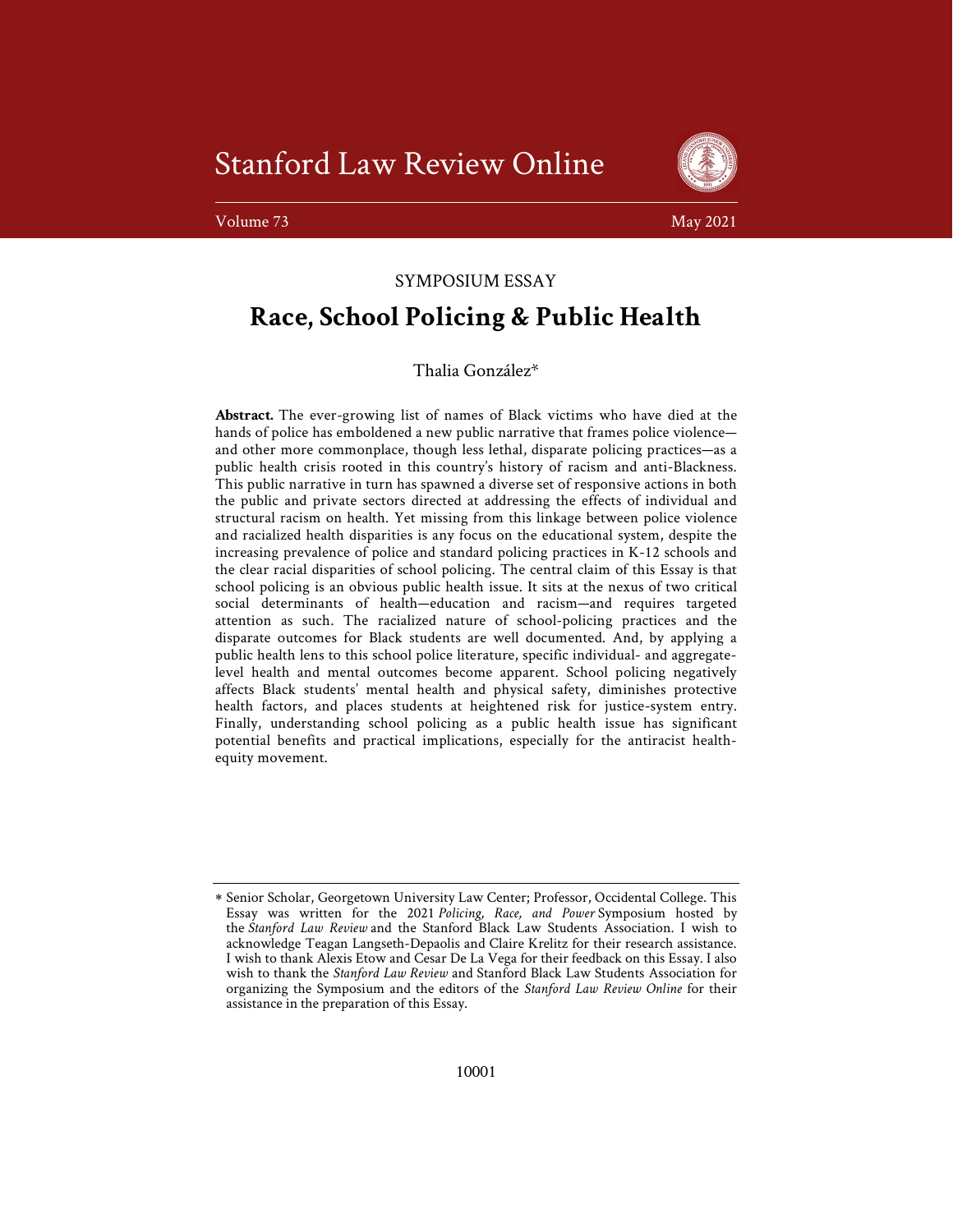# **Table of Contents**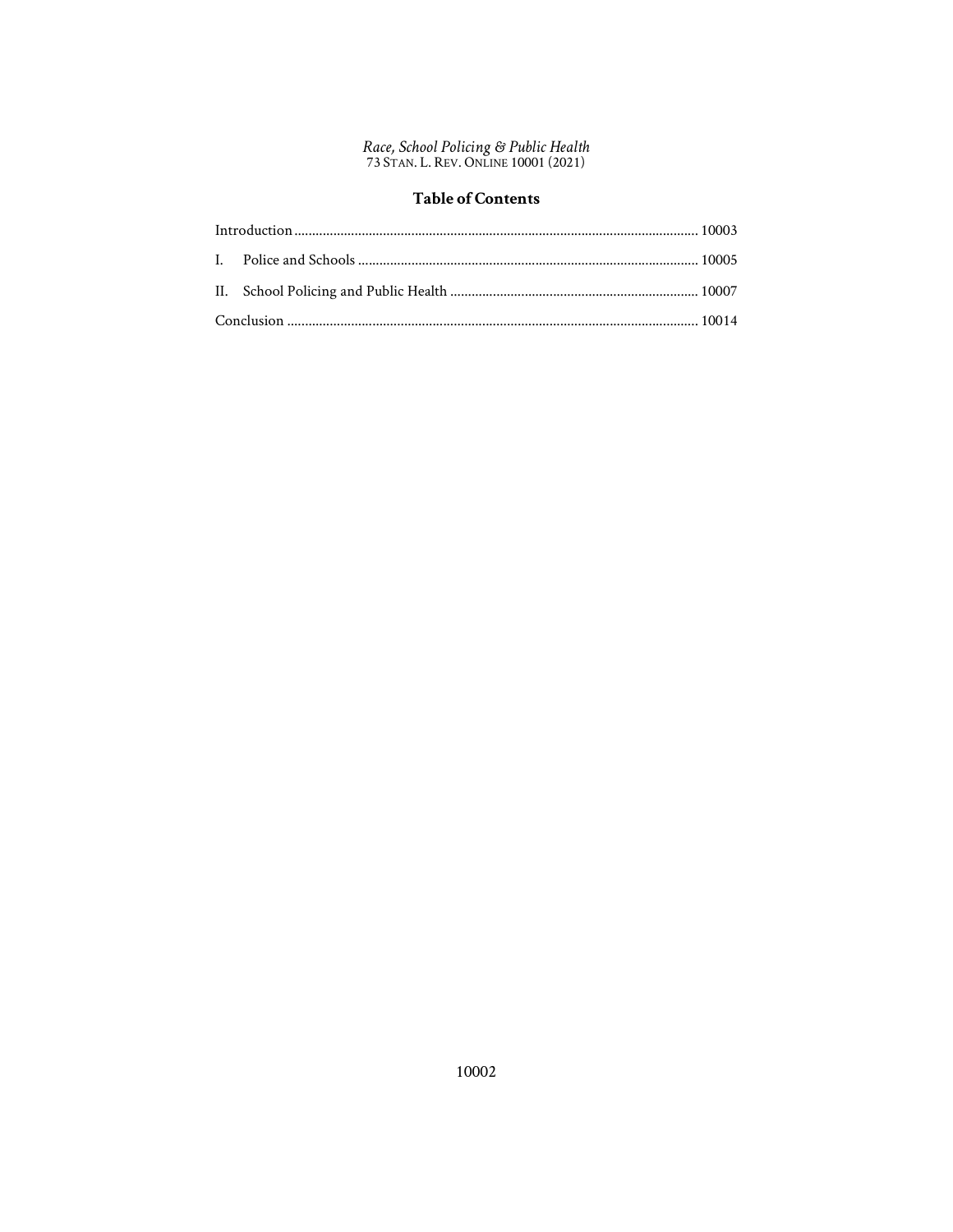## Introduction

The deaths of George Floyd, Breonna Taylor, Tony McDade, and Ahmaud Arbery, and the long list of Black victims who preceded them have emboldened a new public narrative naming police violence as a public health crisis rooted in racism and anti-Blackness.<sup>1</sup> A growing body of research underscores such discourse, showing associations between a range of negative health and mental health outcomes for Black people and Black communities and both instances of excessive physical violence and death at the hands of police officers<sup>2</sup> and more commonplace usage of policing tactics including intimidation, verbal assaults, and stops. $3$ 

Following last year's national uprisings, government leaders, the public and private sectors, and academics all responded swiftly, taking actions including declaring racism a public health issue,<sup>4</sup> funding new health and

<sup>1</sup>. See Press Release, Am. Pub. Health Ass'n, APHA Calls Out Police Violence as a Public Health Crisis (June 4, 2020), https://perma.cc/8ZKM-NHD9; Livia Gershon, Police Violence Is a Public Health Issue, JSTOR DAILY (June 14, 2020), https://perma.cc/G559- 9PYY; Press Release, Physicians for a Nat'l Health Program, Police Violence and Racism Are Public Health Emergencies (June 2, 2020), https://perma.cc/FW5V-K5WP; Jacqueline Howard, Racism Is a Public Health Issue and "Police Brutality Must Stop," Medical Groups Say, CNN (June 1, 2020, 9:01 AM ET), https://perma.cc/XU3E-7VPW; Jessie Hellmann, Health Groups Call Police Brutality a Public Health Issue, THE HILL (June 1, 2020, 6:34 PM EDT), https://perma.cc/X8ME-C6T7; Len Strazewski, Why Police Brutality Is a Matter of Public Health, AM. MED. ASS'N (June 8, 2020), https://perma.cc/NC2A-LPHR. This Essay utilizes Warren and Coles' definition of anti-Blackness as the "socially constructed rendering of [B]lack bodies as inhuman, disposable, and inherently problematic." Chezare A. Warren & Justin A. Coles, Trading Spaces: Antiblackness and Reflections on Black Education Futures, 53 EQUITY & EXCELLENCE IN EDUC. 382, 383 (2020).

<sup>2</sup>. See Sirry Alang et al., Police Brutality and Black Health: Setting the Agenda for Public Health Scholars, 107 AM. J. PUB. HEALTH 662, 662, 663 (2017); Jordan E. DeVylder et al., Elevated Prevalence of Suicide Attempts Among Victims of Police Violence in the USA, 94 J. URB. HEALTH 629, 630-31 (2017); Melissa N. McLeod et al., Police Interactions and the Mental Health of Black Americans: A Systematic Review, 7 J. RACIAL & ETHNIC HEALTH DISPARITIES 10, 23-25 (2019).

<sup>3</sup>. See Dylan B. Jackson et al., Police Stops Among At-Risk Youth: Repercussions for Mental Health, 65 J. ADOLESCENT HEALTH 627, 631 (2019); Nikki Jones, "The Regular Routine": Proactive Policing and Adolescent Development Among Young, Poor Black Men, in PATHWAYS TO ADULTHOOD FOR DISCONNECTED YOUNG MEN IN LOW-INCOME COMMUNITIES: NEW DIRECTIONS FOR CHILD AND ADOLESCENT DEVELOPMENT 34-52 (Kevin Roy & Nikki Jones eds., 2014); Abigail A. Sewell & Kevin A. Jefferson, Collateral Damage: The Health Effects of Invasive Police Encounters in New York City, 93 J. URB. HEALTH S42, S54 (2016).

<sup>4</sup>. See, e.g., DECLARATIONS OF RACISM AS A PUBLIC HEALTH ISSUE, AM. PUB. HEALTH ASS'N, https://perma.cc/LX72-2DUC (archived Jan. 21, 2021) (disaggregated and cataloged declarations by state, city, county, and locality).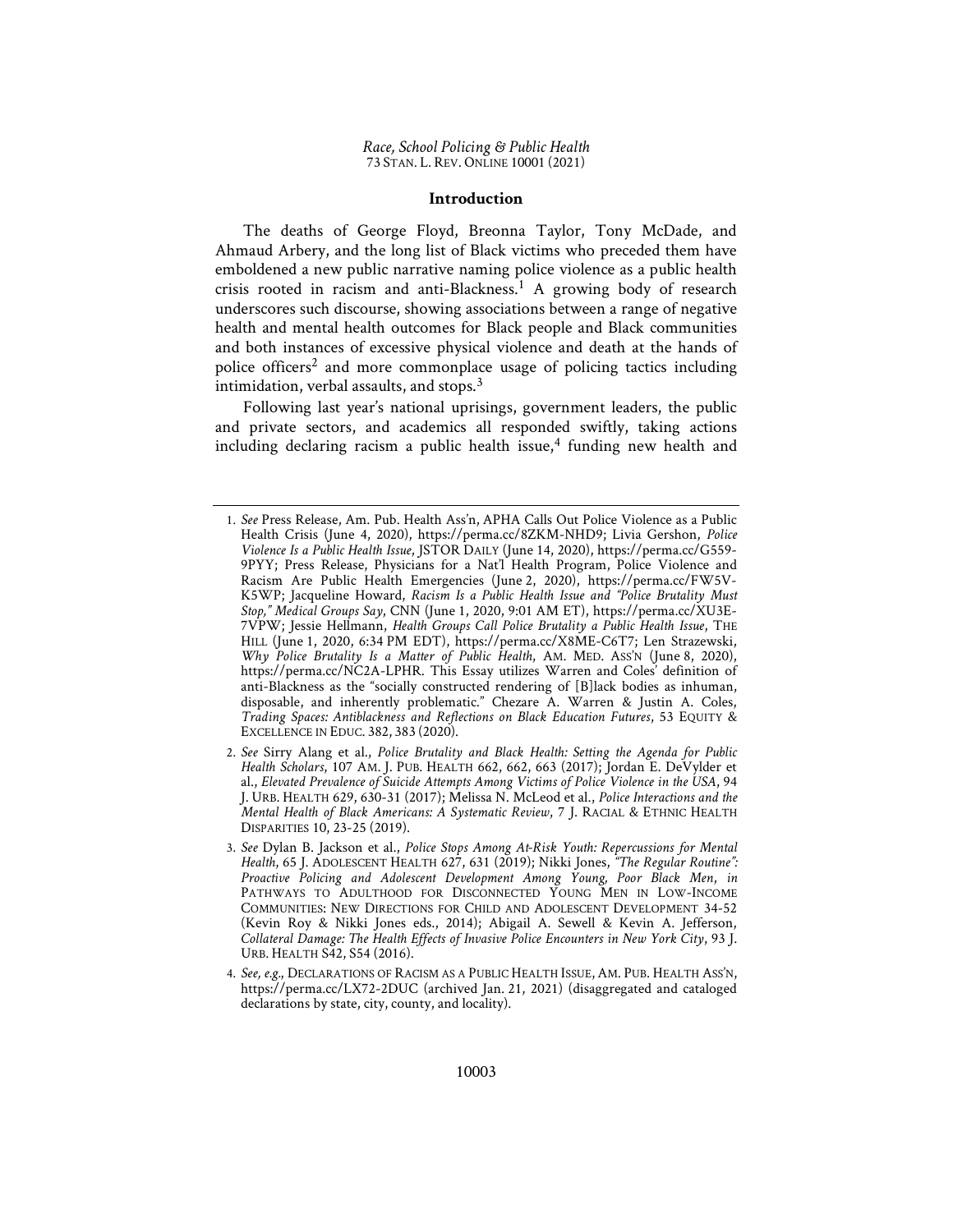racial-justice initiatives,<sup>5</sup> and calling for health-centered interventions to mitigate racism's impact.<sup>6</sup> Though distinct, all of these actions were grounded in addressing the effects of individual and structural racism on health.<sup>7</sup> Yet the specific national and subnational attention on police violence<sup>8</sup> and racialized health disparities has not permeated into discussion of the educational system despite the increasing prevalence of police in K-12 schools,<sup>9</sup> documented racial disparities in school policing, $10$  and the use of standard policing tactics in educational settings. $11$ 

- 6. See, e.g., Jordan DeVylder, Lisa Fedina & Bruce Link, Impact of Police Violence on Mental Health: A Theoretical Framework, 110 AM. J. PUB. HEALTH 1704, 1708-10 (2020); Catherine dP Duarte et al., Applications of the American Public Health Association's Statement on Addressing Law Enforcement Violence as a Public Health Issue, 110 AM. J. PUB. HEALTH S30, S30-S32 (2020); J. Nwando Olayiwola et al., Making Anti-Racism a Core Value in Academic Medicine, HEALTH AFF. BLOG (Aug. 25, 2020), https://perma.cc/ L7JG-YDGZ.
- 7. See, e.g., Press Release, Robert Wood Johnson Found., Statement from Richard Besser, MD, on Racial Injustice, Violence, and Health in America (June 2, 2020), https://perma.cc/8F3A-XMHY ("[H]ealth disparities, and often the diseases themselves, stem in part from the stress of being silenced, ignored, oppressed, and targeted for violence—too often by those institutions and individuals entrusted to protect all people").
- 8. For purposes of this Essay, I adopt Osagie Obasogie and Zachary Newman's broad definition of the term "police violence" indicating both a systemic nature and farreaching scope. Osagie K. Obasogie & Zachary Newman, Police Violence, Use of Force Policies, and Public Health, 43 AM. J.L. & MED. 279, 279 n.1 (2017).
- 9. See F. CHRIS CURRAN, EDUC. POL'Y RSCH. CTR., UNIV. OF FLA., THE EXPANDING PRESENCE OF LAW ENFORCEMENT IN FLORIDA SCHOOLS: RESEARCH REPORT 2020, at 3 (2020) (ten-year analysis of law enforcement in public schools showing a 33% increase nationally); SAMUEL CORREA & MELISSA DILIBERTI, INST. OF EDUC. SCIS., U.S. DEP'T OF EDUC., POLICIES OUTLINING THE ROLE OF SWORN LAW ENFORCEMENT OFFICERS IN PUBLIC SCHOOLS 1 (2020) (finding that in the 2017-2018 school year a sworn law enforcement officer was present at least once a week in 51% of public schools); Ben Brown, Evaluations of School Policing Programs in the USA, in HANDBOOK OF SCHOOL SECURITY, SURVEILLANCE AND PUNISHMENT 327-28 (Jo Deakin, Emmeline Taylor & Aaron Kupchik eds., 2018).
- 10. See GEORGETOWN L. CTR. ON POVERTY & INEQUAL., DATA SNAPSHOT: 2017-2018— NATIONAL DATA ON SCHOOL DISCIPLINE BY RACE AND GENDER 1-4 (2020); AMIR WHITAKER, SYLVIA TORRES-GUILLÉN, MICHELLE MORTON, HAROLD JORDAN, STEFANIE COYLE, ANGELA MANN & WEI-LING SUN, ACLU S. CAL., COPS AND NO COUNSELORS: HOW THE LACK OF SCHOOL MENTAL HEALTH STAFF IS HARMING STUDENTS 7 (2019); ADVANCEMENT PROJECT, WE CAME TO LEARN: A CALL TO ACTION FOR POLICE-FREE SCHOOLS 52-54 (2018).
- 11. See, e.g., BrieAnna J. Frank, Officer Used Pepper Spray to Break up Phoenix Middle School Fight, Police Confirm, ARIZ. REP. (last updated Oct. 25, 2019, 8:33 PM MT), footnote continued on next page

<sup>5</sup>. See, e.g., Press Release, Robert Wood Johnson Found., Policies for Action: Public Policy Research to Advance Racial Equity and Racial Justice—2020 Call for Proposals (Sept. 30, 2020), https://perma.cc/GJQ2-VWDK; Press Release, California Wellness Found., Announcing \$11.3 Million for COVID-19 Relief & Racial Justice (Aug. 24, 2020), https://perma.cc/GKF8-Y5YP.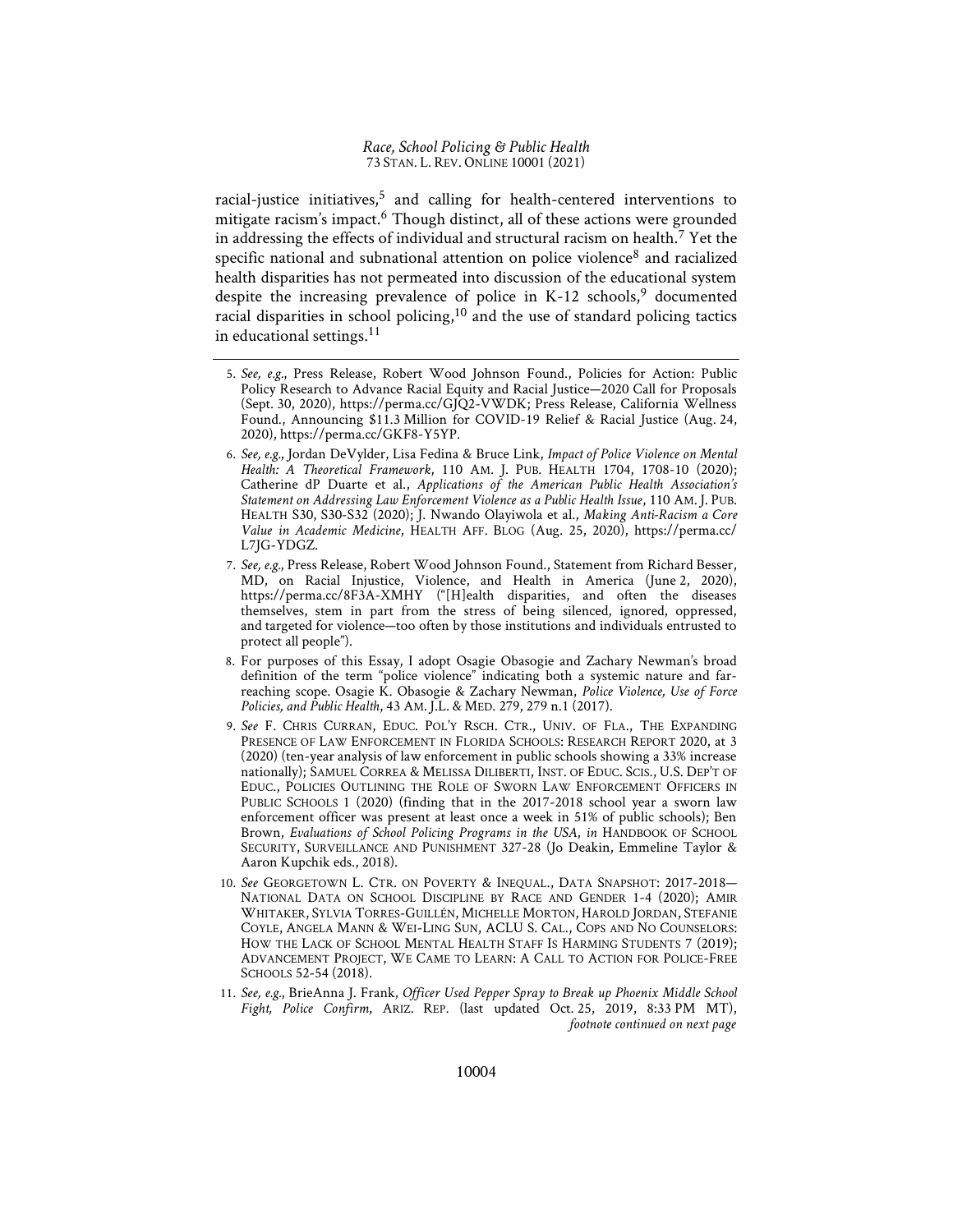The failure to approach school policing as an obvious public health issue is a flaw within the current movement that requires targeted attention.<sup>12</sup> While there exist multiple empirical pathways to constructing a racial-healthequity agenda inclusive of school policing, $13$  that agenda cannot be constructed until it is first conceptually located within the domain of public health. That is the aim of this Essay.

The Essay proceeds in three parts. First, it presents some brief background on school policing, with specific attention to the racialized nature of police practices and disparate outcomes for Black students. Second, it exposes the ways in which school policing is not just a criminal justice or civil rights issue. Specifically, it argues that when one applies a public health lens to school police literature it reveals specific individual- and aggregate-level health and mental outcomes. These associations, while not conclusive, strongly suggest that school policing should be, at a minimum, investigated from a public health perspective. Lastly, the Essay describes potential benefits and practical implications of a public health approach to school policing.

## I. Police and Schools

Historical evidence from the era of state-sanctioned slavery to the present illustrates how schools regularly have employed often-violent policing and disciplinary practices rooted in racism and anti-Blackness to control students.<sup>14</sup> While many policies and practices have changed over time, the use

https://perma.cc/W7L3-WPAA; Emma Ockerman, A School Police Officer in Florida Was Arrested for Body-Slamming a 15-Year-Old Student, VICE (Nov. 6, 2019, 7:56 AM), https://perma.cc/X7RW-TYGB.

<sup>12</sup>. I have argued a similar disconnection exists in the context of exclusionary and punitive school discipline. See Thalia González, Alexis Etow & Cesar De La Vega, Health Equity, School Discipline Reform, and Restorative Justice, 47 J.L. MED. & ETHICS 47, 47-48 (2019); Thalia González, Alexis Etow & Cesar De La Vega, School Discipline Is a Public Health Crisis, BILL OF HEALTH (Oct. 6, 2020), https://perma.cc/7CQX-VSEB.

<sup>13</sup>. See, e.g., Chandra L. Ford & Collins O. Airhihenbuwa, Critical Race Theory, Race Equity, and Public Health: Toward Antiracism Praxis, 100 AM. J. PUB. HEALTH S30, S34 (2010) (introducing and describing a new public-health–critical-race framework that adapts Critical Race Theory for public health research and practice); Angela P. Harris & Aysha Pamukcu, The Civil Rights of Health: A New Approach to Challenging Structural Inequality, 67 UCLA L. REV. 758, 825 (2020) (defining "the civil rights of health" framework for addressing health disparities); Chandra L. Ford, Graham, Police Violence, and Health Through a Public Health Lens, 100 B.U. L. REV. 1093, 1095, 1097 (2020) (utilizing the public-health–critical-race framework to consider "whether police killings of Black people with impunity constitutes a public health issue").

<sup>14</sup>. See Michael J. Dumas, Against the Dark: Antiblackness in Education Policy and Discourse, 55 THEORY INTO PRAC. 11, 16 (2016) (describing how the design of the American educational system is grounded in anti-Blackness); Steven L. Nelson & Ray Orlando Williams, From Slave Codes to Educational Racism: Urban Education Policy in the United footnote continued on next page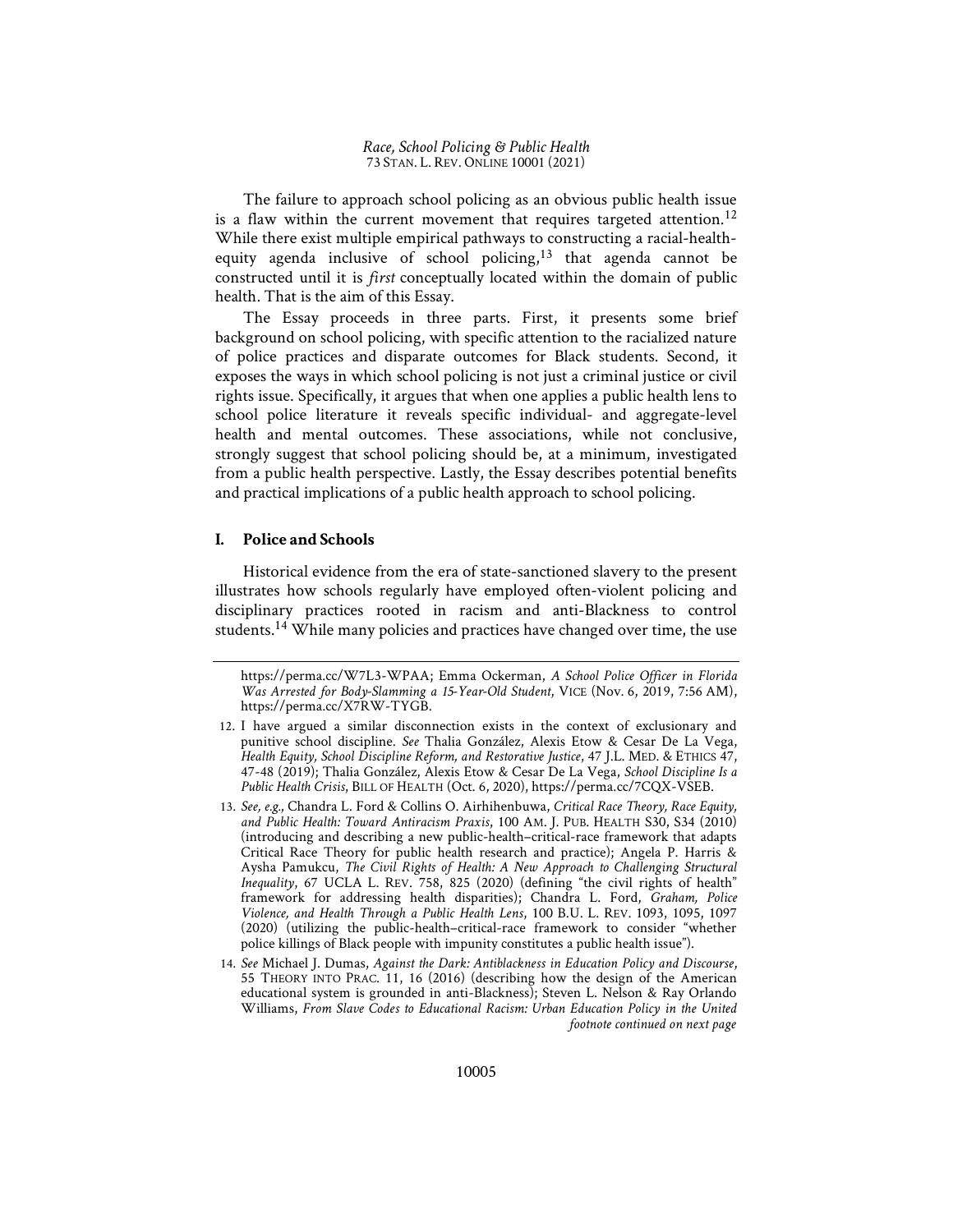of school-based law enforcement, most commonly represented as school resource officers  $(SROs)$ ,<sup>15</sup> as a mechanism of social control has not diminished. In fact, the opposite is true. Over the last fifty years, Black students have faced a growing epidemic of policing and criminalization in their schools.16 The increasing number of police officers in schools during the 1960s and 1970s was linked to social and political attitudes and legislation that viewed youth through the lens of criminal justice.17 In the 1980s and 1990s, Black students were subject to law-and-order approaches, including brokenwindow policing strategies, that characterized them as "superpredators."<sup>18</sup> Criminal justice priorities shaped zero-tolerance educational environments and enlarged the scope of law enforcement practices in schools.<sup>19</sup>

In the aftermath of high-profile school shootings and under the banner of safety and prevention, federal and state policies have further broadened the scope and power of school policing and expanded funding for school-based law-enforcement officers.<sup>20</sup> Research has shown this has not only failed to create safer schools, but resulted in significant racialized consequences. For example, in 2018, the Government Accountability Office found that Black students were "disproportionately disciplined" relative to their peers, whether

- 15. See ANTHONY PETROSINO, TREVOR FRONIUS & DARIUS TAYLOR, REG'L EDUC. LAB'Y AT WESTED, RESEARCH IN BRIEF: SCHOOL-BASED LAW ENFORCEMENT 1-2 (2020) (defining the main types and primary role of school-based law enforcement).
- 16. See MEGAN FRENCH-MARCELIN & SARAH HINGER, ACLU, BULLIES IN BLUE: THE ORIGINS AND CONSEQUENCES OF SCHOOL POLICING 10-12 (2017); see also supra notes 9-11 and accompanying text.
- 17. See Elizabeth Hinton, Creating Crime: The Rise and Impact of National Juvenile Delinquency Programs in Black Urban Neighborhoods, 41 J. URB. HIST. 808, 815 (2015) (describing legislation that "firmly embedded the carceral state in black urban neighborhoods" and "brought surveillance equipment, patrol forces, and probation officers into the everyday lives of young Americans who survived on public assistance, lived in housing projects, or attended urban public schools").
- 18. FRENCH-MARCELIN & HINGER, supra note 16, at 7.
- 19. See id. at 7-9.
- 20. See id. at 8, 10-11; F. CHRIS CURRAN, UNIV. OF FLA., THE EXPANDING PRESENCE OF LAW ENFORCEMENT IN FLORIDA SCHOOLS 3 (2020); Denise C. Gottfredson et al., Effects of School Resource Officers on School Crime and Responses to School Crime, 19 CRIMINOLOGY & PUB. POL'Y 905, 907-08 (2020).

States as the Dispossession, Containment, Dehumanization, and Disenfranchisement of Black Peoples, 19 J.L. & SOC'Y 82, 85 (2019) (arguing that urban education policy is rooted in the "dispossession, containment, dehumanization, and disenfranchisement of Black peoples in the United States"); Connie Wun, Against Captivity: Black Girls and School Discipline Policies in the Afterlife of Slavery, 30 EDUC. POL'Y 171, 173, 179 (2016) (describing school discipline as an "instrument in the 'afterlife of slavery'" that prioritizes the "captivity" of Black people and positions Black students as "perpetually and involuntarily open to surveillance and control.").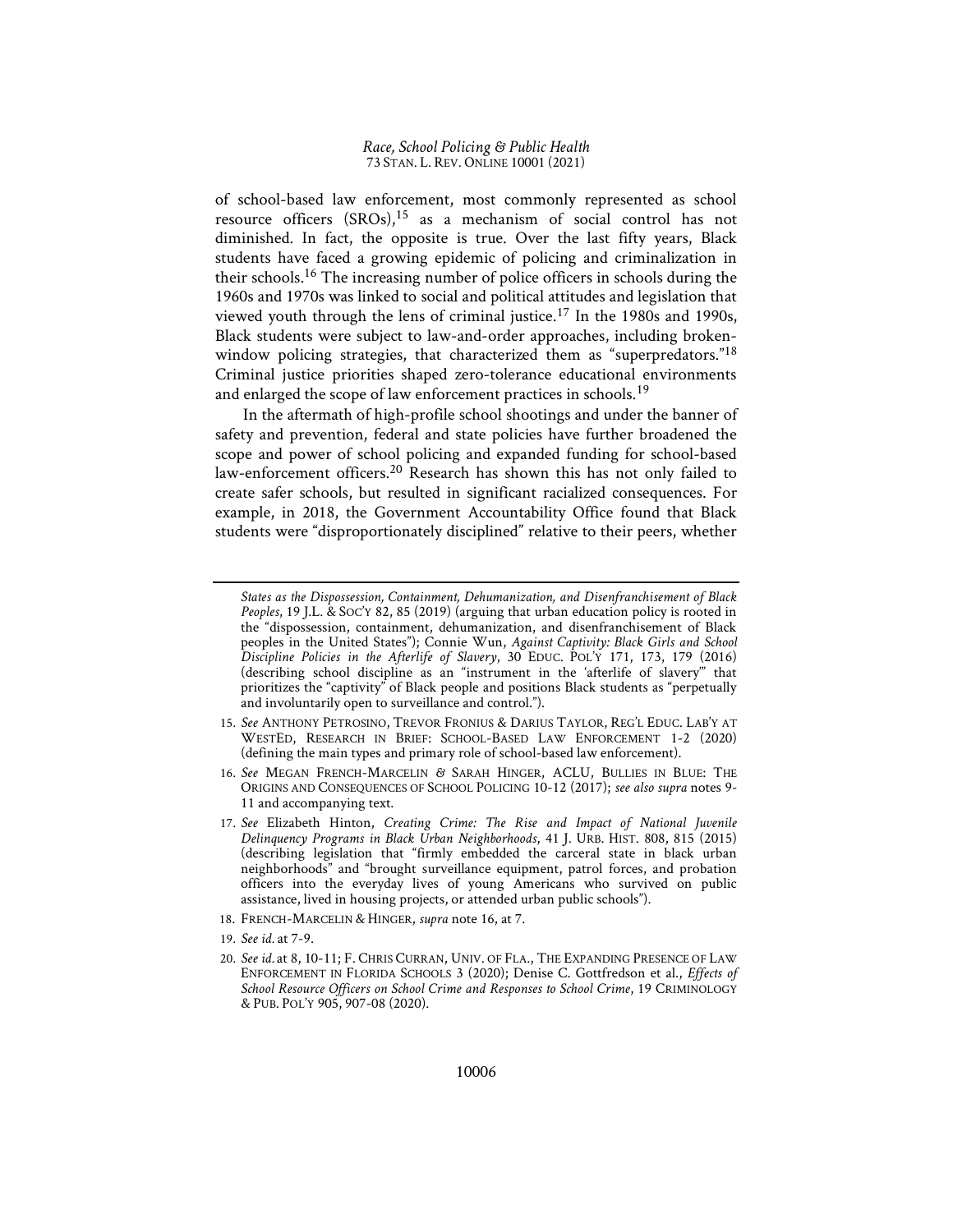through suspensions or referral to law enforcement.<sup>21</sup> The following year, research drawing on the Department of Education's Civil Rights Data Collection indicated that Black students were arrested in schools at a rate three times that of white students<sup>22</sup> yet did not have higher rates of school misbehavior than their white peers.<sup>23</sup> Such racial disparities in school policing are not an anomaly and are documented by civil rights advocates, publicpolicy organizations, and researchers alike.<sup>24</sup> Furthermore, the United States incarcerates youth at higher rates than other countries<sup>25</sup> with the burden falling most heavily on youth of color.<sup>26</sup> Together, these data underscore how school police and policing practices not only fuel the persistent school-toprison pipeline but function to disrupt the overall educational experience of Black students, especially those with disabilities.

## II. School Policing and Public Health

Public health can be defined as the "[t]he art (i.e., practice) and science (i.e., research) of protecting and improving the health of communities."27 The central aim of the field is to solve fundamental challenges of population health by addressing a range of externalities or determinants (such as social, political, economic, and environmental conditions and contexts) that contribute to health inequities.<sup>28</sup> As the World Health Organization explains, the "overall"

- 24. See ACLU OF FLA., THE COST OF SCHOOL POLICING: WHAT FLORIDA'S STUDENTS HAVE PAID FOR A PRETENSE OF SECURITY 17 (2020); Kristen Harper & Deborah Temkin, Compared to Majority White Schools, Majority Black Schools Are More Likely to Have Security Staff, CHILD TRENDS (Apr. 26, 2018), https://perma.cc/DD9E-XL74; DANIEL J. LOSEN & PAUL MARTINEZ, LEARNING POL'Y INST. & CTR. FOR C.R. REMEDIES, LOST OPPORTUNITIES: HOW DISPARATE SCHOOL DISCIPLINE CONTINUES TO DRIVE DIFFERENCES IN THE OPPORTUNITY TO LEARN 6 (2020); Which Students Are Arrested the Most?, EDUC. WEEK (2017), https://perma.cc/A8PD-2L3D (showing that Black students are just 15.5% of overall enrollment but represent 33.4% of students arrested and 25.8% of students referred to law enforcement); ADVANCEMENT PROJECT, supra note 10, at 38.
- 25. See Peter Wagner & Wendy Sawyer, States of Incarceration: The Global Context 2018, PRISON POL'Y INITIATIVE (June 2018), https://perma.cc/NV7M-RSFG.
- 26. See Wendy Sawyer, Youth Confinement: The Whole Pie 2019, PRISON POL'Y INITIATIVE (Dec. 19, 2019), https://perma.cc/E9QU-CNH9.
- 27. Ford & Airhihenbuwa, supra note 13, at S31.
- 28. Health inequities are systematic differences in the opportunities groups have to achieve optimal health, leading to disparate and avoidable differences in health outcomes. See Paula Braveman, Health Disparities and Health Equity: Concepts and Measurement., 27 ANN. REV. PUB. HEALTH 167, 180-81 (2006).

<sup>21</sup>. U.S. GOV'T ACCOUNTABILITY OFF., GAO-18-258, K-12 EDUCATION: DISCIPLINE DISPARITIES FOR BLACK STUDENTS, BOYS, AND STUDENTS WITH DISABILITIES 12 (2018).

<sup>22</sup>. See WHITAKER et al., supra note 10, at 5.

<sup>23</sup>. See ADVANCEMENT PROJECT, supra note 10, at 38.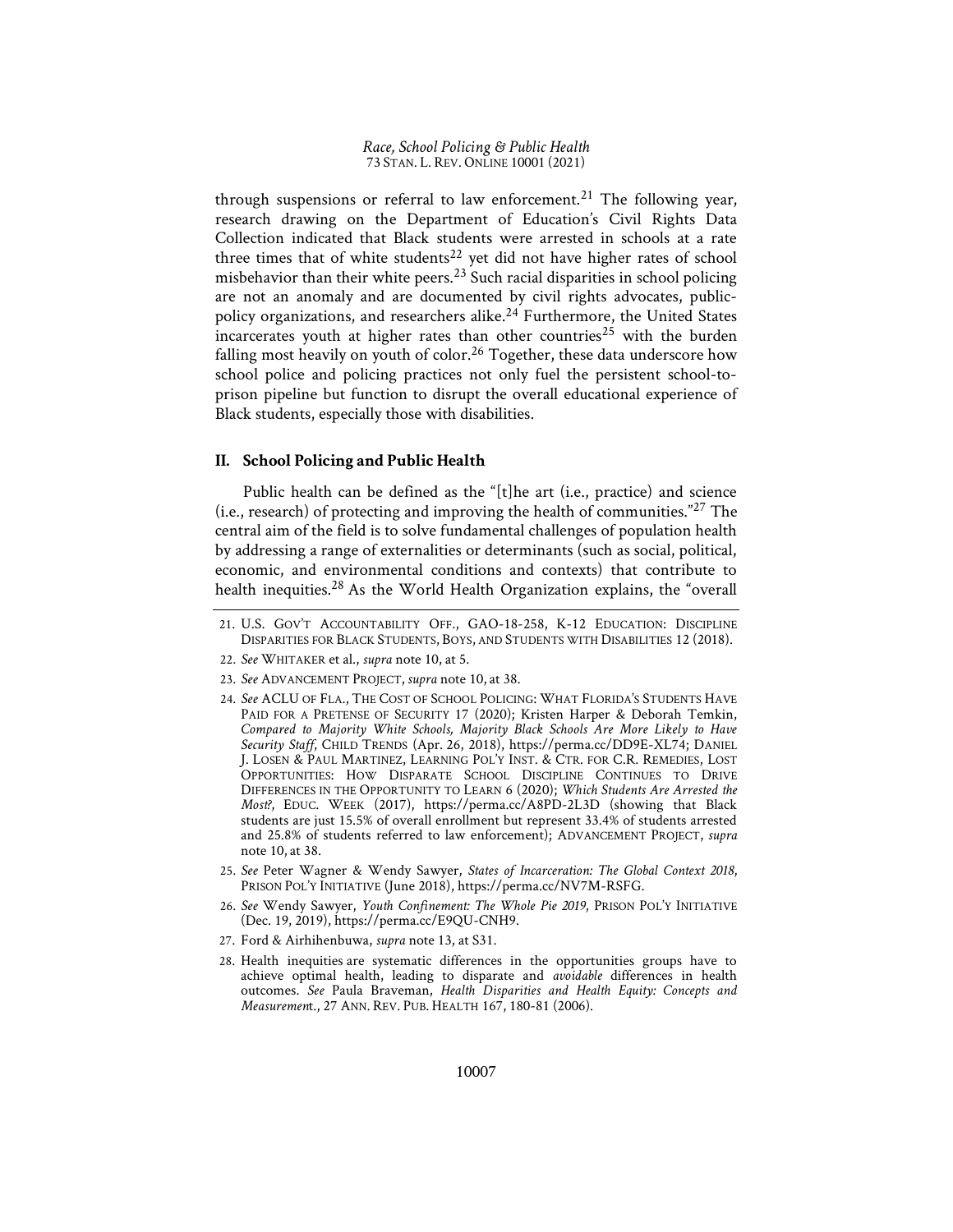vision is to promote greater health and well-being in a sustainable way, while strengthening integrated public health services and reducing inequalities."<sup>29</sup> For the last ten years, the social determinants of health (SDOH) have functioned in the United States as an explanatory mechanism and organizing principle to recognize how social factors lead to health disparities.<sup>30</sup> Defined, the SDOH represent the "conditions in the places where people live, learn, work, and play that affect a wide range of health and quality-of-life risks and outcomes."31 The SDOH framework also "includes feedback loops that represent the nonlinear and iterative nature of social determinants."32 And while institutional and interpersonal racism are accepted as aspects of the social environment that impact the risk for violence, the current SDOH framework does not formally define police violence as a social determinant.<sup>33</sup>

Under the SDOH framework, education functions as a key determinant and strong predictor of chronic disease, social and economic instability, incarceration, and even life expectancy.<sup>34</sup> For example, by age twenty-five, individuals with a high school degree can expect to live over ten years longer than those without one.<sup>35</sup> Given this, it is beyond dispute that policies and

- 31. Social Determinants of Health: Know What Affects Health, CTRS. FOR DISEASE CONTROL &<br>PREVENTION (Aug. 19, 2020, 12:00 AM), https://perma.cc/W46H-DQ64 https://perma.cc/W46H-DQ64 (hyphenation altered).
- 32. Theresa L. Armstead, Natalie Wilkins & Maury Nation, Structural and Social Determinants of Inequities in Violence Risk: A Review of Indicators, 49 J. CMTY. PSYCH. 878, 879 (2021).
- 33. See McLeod et al., supra note 2, at 10 (arguing that "police brutality is a social determinant of health and can lead to poor health outcomes among Black Americans."); Yearby, supra note 30, at 523-24 (discussing the incomplete nature of the current SDOH framework and arguing that it must be revised to include structural racism as the root cause of racial health disparities).
- 34. See Off. of Disease Prevention & Health Promotion, U.S. Dep't of Health & Hum. Servs., Social Determinants of Health, HEALTHYPEOPLE.GOV, https://perma.cc/5PC5- DEQ5 (archived Jan. 21, 2021); see also CTR. ON SOCIETY & HEALTH, VA. COMMONWEALTH UNIV., WHY EDUCATION MATTERS TO HEALTH: EXPLORING CAUSES (Feb. 13, 2015), https://perma.cc/4TU9-2GVT; S. Jay Olshansky et al., Differences in Life Expectancy Due to Race and Educational Differences Are Widening, and Many May Not Catch Up, 31 HEALTH AFFS. 1803, 1805-06 (2012).
- 35. See BRIAN L. ROSTRON, JOHN L. BOIES & ELIZABETH ARIAS, U.S. DEP'T OF HEALTH & HUMAN SERVS., EDUCATION REPORTING AND CLASSIFICATION ON DEATH CERTIFICATES IN THE UNITED STATES 7 (2010). The precise effect is 10-12 years for women and 11- 16 years for men. Id.

<sup>29</sup>. Public Health Services, WORLD HEALTH ORG., https://perma.cc/H9TV-DABD (archived Jan. 21, 2021).

<sup>30</sup>. See Ruqaiijah Yearby, Structural Racism and Health Disparities: Reconfiguring the Social Determinants of Health Framework to Include the Root Cause, 48 J.L. MED. & ETHICS 518, 518 (2020); see also SAMANTHA ARTIGA & ELIZABETH HINTON, HENRY J. KAISER FOUND., BEYOND HEALTH CARE: THE ROLE OF SOCIAL DETERMINANTS IN PROMOTING HEALTH AND HEALTH EQUITY 2-3 (2018).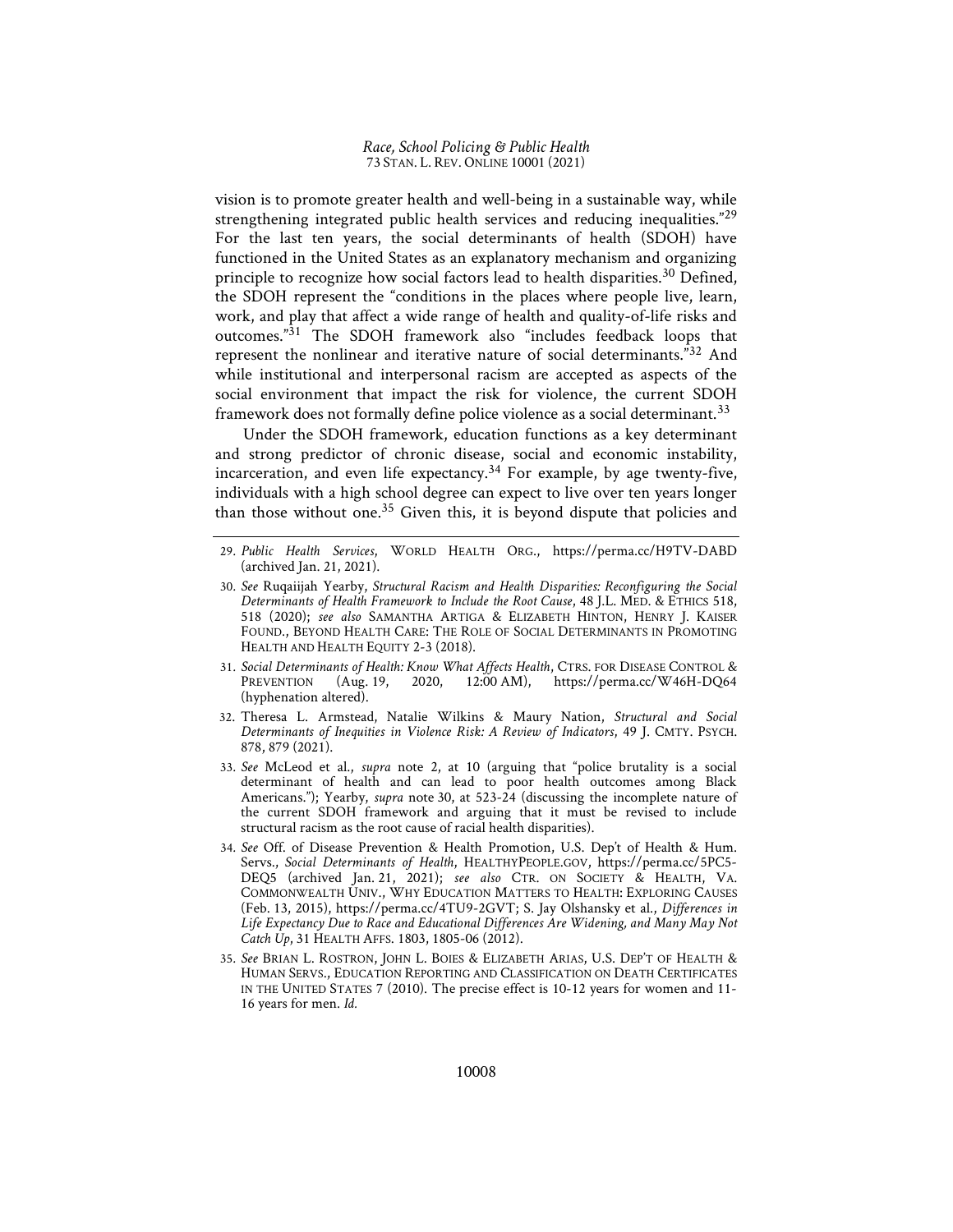practices within schools are health policies and practices.<sup>36</sup> However, this Essay argues that school policing is not a public health issue just because education is a social determinant of health. Rather, school policing is also a public health issue because it sits at the nexus of two critical social determinants of health: education and racism.<sup>37</sup> And that, at a minimum, it negatively affects Black students' mental health, disrupts their educational attainment, diminishes their social supports (school-based health protective factors), and places them at heightened risks for justice-system involvement.

Under the social-ecological model of public health, $38$  the presence of such social contexts and outcomes should alone justify consideration of school policing within that model's domain. However, when viewed in totality—and given the ever-growing evidence base demonstrating relationships between policing and negative health outcomes for Black Americans—the coexistence and operation at multiple levels of influence within one system (education) substantiates an argument for including school policing in the public health discussion and racial health equity agenda.

<sup>36</sup>. While there is no literature or public discourse that contends school policies are not health policies, there remains a disconnect between the fields of education and public health. See supra note 12.

<sup>37</sup>. See Jennifer Jee-Lyn García & Mienah Zulfacar Sharif, Black Lives Matter: A Commentary on Racism and Public Health, AM. J. PUB. HEALTH, Aug. 2015, at e27, e28; Maria Trent, Danielle G. Dooley & Jacqueline Dougé, The Impact of Racism on Child and Adolescent Health, PEDIATRICS, Aug. 2019, at 1; Yin Paradies et al., Racism as a Determinant of Health: A Systematic Review and Meta-Analysis, PLOS ONE, Sept. 23, 2015, at 1, 2. An alternative view of structural discrimination, including racism, is presented by public health law scholar Ruqaiijah Yearby. Yearby argues that the SDOH framework should be revised to position structural discrimination as the "root cause of racial health disparities, which influences all of the key systems." Yearby, supra note 30, at 524.

<sup>38</sup>. A social–ecological model considers the dynamic interplay between social contexts and environmental factors and influences, which interact to affect individual and population health outcomes.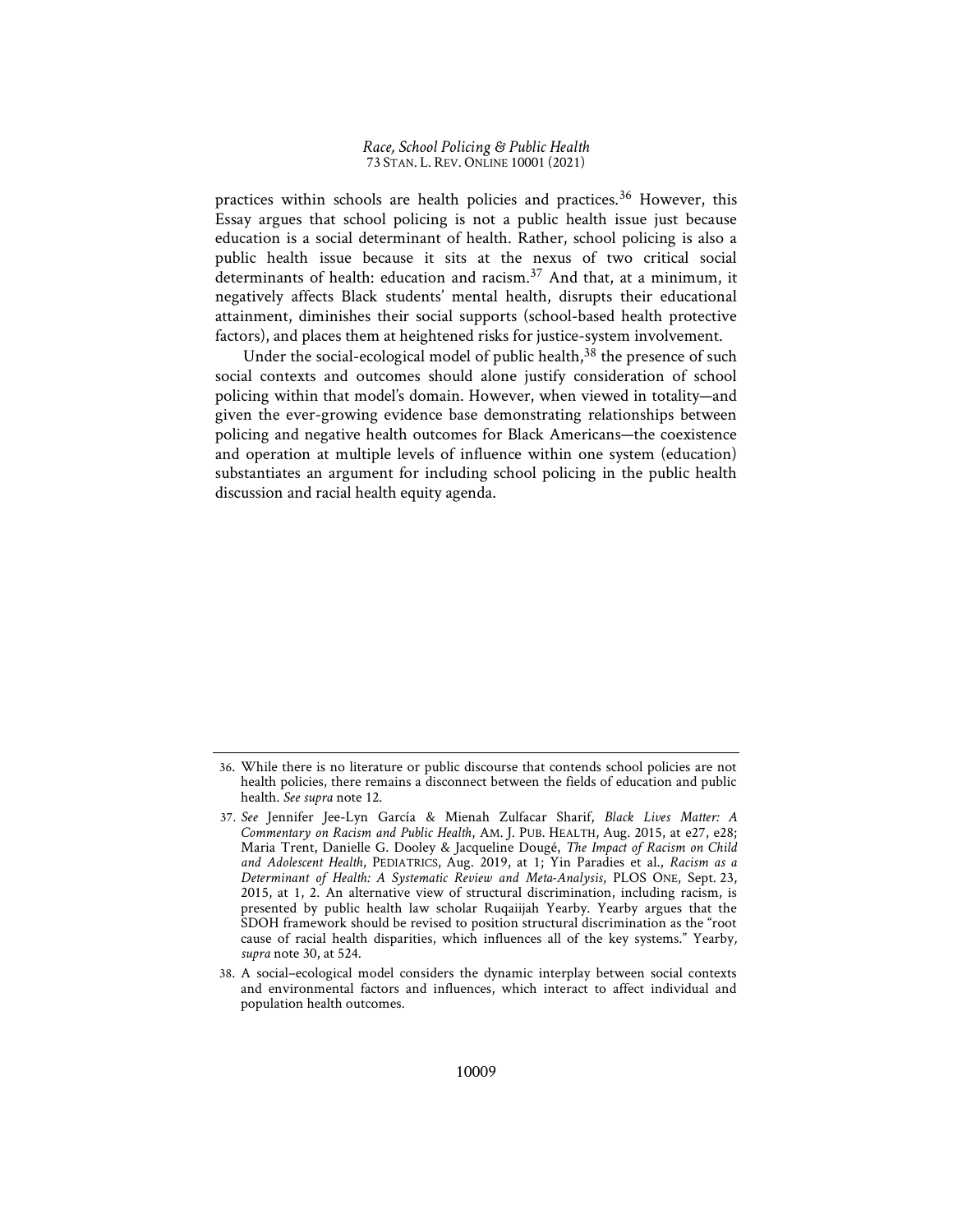| <b>Health and Mental</b><br><b>Health Categories</b>  | Finding / Outcome                                                                                                                                                             | Source                           |
|-------------------------------------------------------|-------------------------------------------------------------------------------------------------------------------------------------------------------------------------------|----------------------------------|
| Physical violence                                     | SROs use excessive force against<br>students with disabilities.                                                                                                               | Shaver & Decker<br>$(2017)^{39}$ |
| Post-traumatic stress<br>disorder                     | Students who experienced police stops<br>in schools reported post-traumatic<br>stress following stop.                                                                         | Jackson et al.<br>$(2019)^{40}$  |
| Emotional distress                                    | Students who experienced police stops<br>in schools reported emotional distress<br>during stop.                                                                               | Jackson et al.<br>$(2019)^{41}$  |
| Educational<br>attainment                             | Exposure to three-year federal grant for<br>school police decreased high school<br>graduation rates by 2.5 percent and<br>decreased college enrollment rates by 4<br>percent. | Weisburst $(2019)^{42}$          |
|                                                       | Associations between increased levels<br>of exclusionary discipline and poorer<br>student achievement on end-of-year<br>reading and math tests.                               | Perry & Morris<br>$(2014)^{43}$  |
| Health protective<br>factor (peer<br>connectedness)   | Some students who experienced police<br>stops in schools felt social stigma and<br>shame.                                                                                     | Jackson et al.<br>$(2019)^{44}$  |
| Health protective<br>factor (school<br>connectedness) | Students with higher levels of SRO<br>interactions experienced lower school<br>connectedness.                                                                                 | Theriot $(2016)^{45}$            |

## Figure

Sample of School Policing Studies and Public Health Categories

39. See Elizabeth A. Shaver & Janet R. Decker, Handcuffing a Third Grader? Interactions Between School Resource Officers and Students with Disabilities, 2017 UTAH L. REV. 229, 229-31; see also ADVANCEMENT PROJECT, supra note 10.

40. See Jackson et al., supra note 3, at 631.

41. See id. Youth who were stopped at school experienced higher levels of emotional distress, social stigma and post-traumatic stress than youth stopped outside of school. See id.

42. Emily K. Weisburst, Patrolling Public Schools: The Impact of Funding for School Police on Student Discipline and Long-term Education Outcomes, 38 J. POL'Y ANALYSIS & MGMT. 338, 339 (2019).

43. Brea L. Perry & Edward W. Morris, Suspending Progress: Collateral Consequences of Exclusionary Punishment in Public Schools, 79 AM. SOCIO. REV. 1067, 1082-83 (2014).

44. Jackson et al., supra note 3, at 631.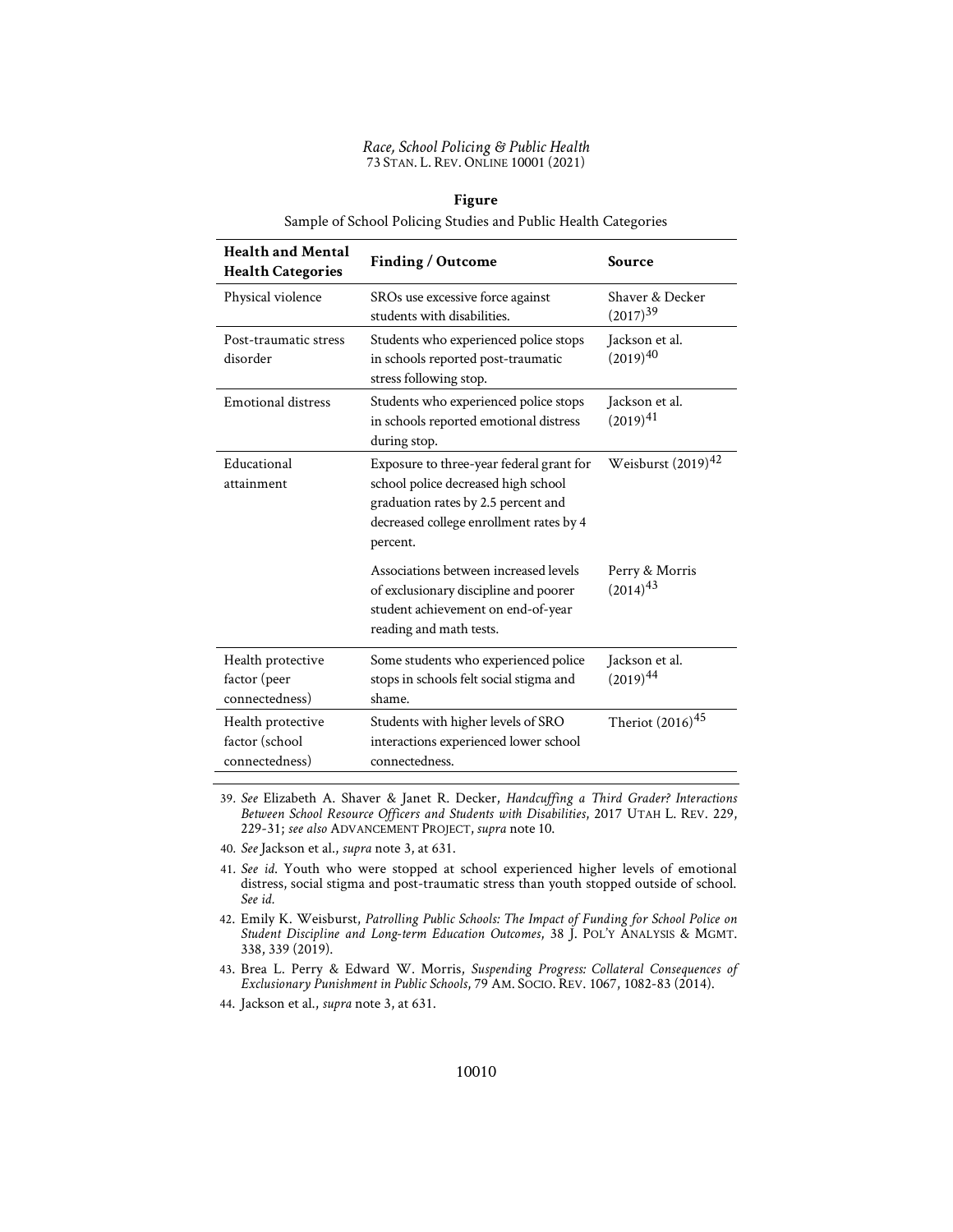Race, School Policing & Public Health 73 STAN. L. REV. ONLINE 10001 (2021)

| <b>Health and Mental</b><br><b>Health Categories</b> | Finding / Outcome                                                                                                                                                | Source                                   |
|------------------------------------------------------|------------------------------------------------------------------------------------------------------------------------------------------------------------------|------------------------------------------|
| Health protective<br>factor (school climate)         | Presence of SROs can increase students'<br>negative feelings of school climates.                                                                                 | Kupchik (2010) <sup>46</sup>             |
| Risk for justice system<br>involvement               | Students were more likely to be<br>referred to the criminal justice system<br>in schools with SROs.                                                              | Devlin &<br>Gottfredson<br>$(2018)^{47}$ |
|                                                      | Black girls were seven times more likely<br>to be suspended from school and nearly<br>four times more likely to be arrested at<br>school than their white peers. | Inniss-Thompson<br>$(2017)^{48}$         |

As the mapping in the Figure indicates, it is likely that school policing has a net effect on individual or population health outcomes. Experiences of physical harm, stress, and trauma resulting from policing can lead to mental health disorders and conditions such as depression and anxiety.<sup>49</sup> Consider, for example, school connectedness and positive school climate, which can function as protective health factors to buffer youth against emotional distress and suicidal ideation and attempts.<sup>50</sup> When school connectedness-students'

- 46. See AARON KUPCHIK, HOMEROOM SECURITY: SCHOOL DISCIPLINE IN AN AGE OF FEAR 115-16 (2010) (co-authored in part with Nicole L. Bracy) (describing how police officers in schools can "contribute to students' sense of alienation from the school").
- 47. Deanna N. Devlin & Denise C. Gottfredson, Policing and the School-to-Prison Pipeline, in THE PALGRAVE INTERNATIONAL HANDBOOK OF SCHOOL DISCIPLINE, SURVEILLANCE, AND SOCIAL CONTROL 291, 299-300 (Jo Deakin, Emmeline Taylor & Aaron Kupchik eds., 2018).
- 48. MISHA N. INNISS-THOMPSON, NAT'L BLACK WOMEN'S JUST. INST., SUMMARY OF DISCIPLINE DATA FOR GIRLS IN U.S. PUBLIC SCHOOLS: AN ANALYSIS FROM THE 2013- 2014 U.S. DEPARTMENT OF EDUCATION OFFICE FOR CIVIL RIGHTS DATA COLLECTION 5 (2017).
- 49. See McLeod et al., supra note 2, at 13, 23, 25; see also Chandni Sheth, Erin McGlade & Deborah Yurgelun-Todd, Chronic Stress in Adolescents and Its Neurobiological and Psychopathological Consequences: An RDoC Perspective, 1 CHRONIC STRESS 1, 1-4 (2017).
- 50. See CTRS. FOR DISEASE CONTROL & PREVENTION, U.S. DEP'T OF HEALTH & HUM. SERVS., SCHOOL CONNECTEDNESS: STRATEGIES FOR INCREASING PROTECTIVE FACTORS AMONG YOUTH 3, 5, 7 (2009); Clea A. McNeely, James M. Nonnemaker & Robert W. Blum, Promoting School Connectedness: Evidence from the National Longitudinal Study of Adolescent Health, 72 J. SCH. HEALTH 138, 138 (2002); David Osher & Juliette Berg, EDNA BENNET PIERCE PREVENTION RSCH. CTR., PA. STATE UNIV., School Climate and Social Emotional Learning: The Integration of Two Approaches 8 (2018), https://perma.cc/ 3Z6C-DCU5; see also Gwendolyn Puryear Keita, Improving School Climate to Reduce Student Health Risks, MONITOR PSYCHOL., Nov. 2015, at 54-55.

<sup>45</sup>. Matthew T. Theriot, The Impact of School Resource Officer Interaction on Students' Feelings About School and School Police, 62 CRIME & DELINQ. 446, 461 (2016).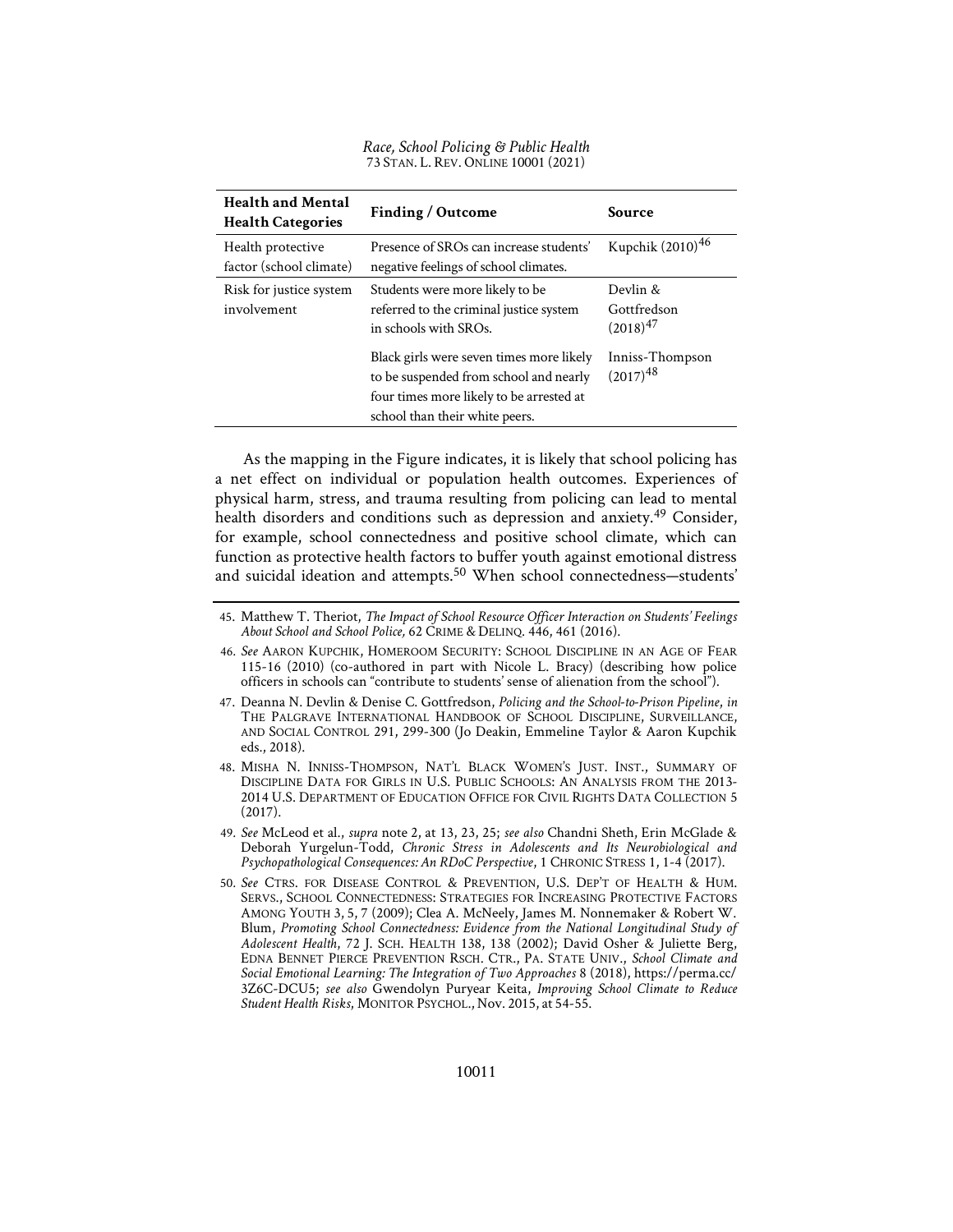belief that adults in their school care about their learning and about them as individuals<sup>51</sup>—is diminished or students perceive their school climate as negative, it places them at risk for engaging in high-health-risk behaviors and increases feelings of distrust, disconnection, and trauma.52 Research also shows that school connectedness and school climate can mitigate or exacerbate absenteeism, low academic engagement, and dropout.<sup>53</sup> Lower levels of educational attainment are not only correlated with a range of negative health outcomes, but detrimental socioeconomic outcomes.<sup>54</sup> Furthermore, considering the role of school police in the school-to-prison pipeline, the relationship to public health is straightforward: once involved in the justice system, Black youth experience deleterious health outcomes during and following confinement.55 Lastly, studies on the impact of discrimination on health have found it to be associated with poorer physical health, and higher rates of stress, depression, and schizophrenia.<sup>56</sup>

It is also significant that the potential proximate health and mental health effects of school policing do not occur in isolation from a larger social context. Policing in schools exists against a backdrop of high levels of stress,<sup>57</sup> complex trauma,<sup>58</sup> and adverse childhood experiences<sup>59</sup> in Black communities, all of

- 55. See Thalia González, Youth Incarceration, Health, and Length of Stay, 45 FORDHAM URB. L.J. 45, 46-47 (2017).
- 56. See Elizabeth A. Pascoe & Laura Smart Richman, Perceived Discrimination and Health: A Meta-Analytic Review, 135 PSYCHOL. BULL. 531, 543-44 (2009).
- 57. See, e.g., O. Kenrik Duru et al., Allostatic Load Burden and Racial Disparities in Mortality, 104 J. NAT'L MED. ASS'N 89, 92-93 (2012); Marina Post et al., Dimensions of Trauma and Specific Symptoms of Complex Posttraumatic Stress Disorder in Inner-City Youth: A Preliminary Study, 29 VIOLENCE & VICTIMS 262, 262 (2014); Yadira M. Sanchez et al., Adverse Life Events, Coping and Internalizing and Externalizing Behaviors in Urban African American Youth, 22 J. CHILD & FAM. STUD. 38, 38 (2013); Jeremy J. Taylor et al., The Manifestation of Depression in the Context of Urban Poverty: A Factor Analysis of the Children's Depression Inventory in Low-Income Urban Youth, 26 PSYCHOL. ASSESSMENT 1317, 1317 (2014); Kathryn E. Grant et al., Psychological Symptoms Affecting Low-Income Urban Youth, 19 J. ADOLESCENT RSCH. 613, 625-28 (2004).
- 58. See Kristin L. Hunt, Patricia M. Martens & Harolyn M.E. Belcher, Risky Business: Trauma Exposure and Rate of Posttraumatic Stress Disorder in African American Children & Adolescents, 24 J. TRAUMATIC STRESS 365, 365-66 (2011); NAT'L CHILD TRAUMATIC footnote continued on next page

<sup>51</sup>. See CTRS. FOR DISEASE CONTROL & PREVENTION, supra note 50, at 3.

<sup>52</sup>. Cf. Thalia González & Rebecca Epstein, CTR. ON POVERTY AND INEQUALITY, GEO. U. L. CTR., Increasing School Connectedness for Girls: Restorative Justice as a Health Equity Resource 2, 4 (2020).

<sup>53</sup>. See TR. FOR AMERICA'S HEALTH, PAIN IN THE NATION: THE DRUG, ALCOHOL, AND SUICIDE CRISES AND THE NEED FOR A NATIONAL RESILIENCE STRATEGY 132 (2017).

<sup>54</sup>. See JENNIFER CHEESEMAN DAY & ERIC C. NEWBURGER, U.S. CENSUS BUREAU, THE BIG PAYOFF: EDUCATIONAL ATTAINMENT AND SYNTHETIC ESTIMATES OF WORK-LIFE EARNINGS 2 fig.1 (2002).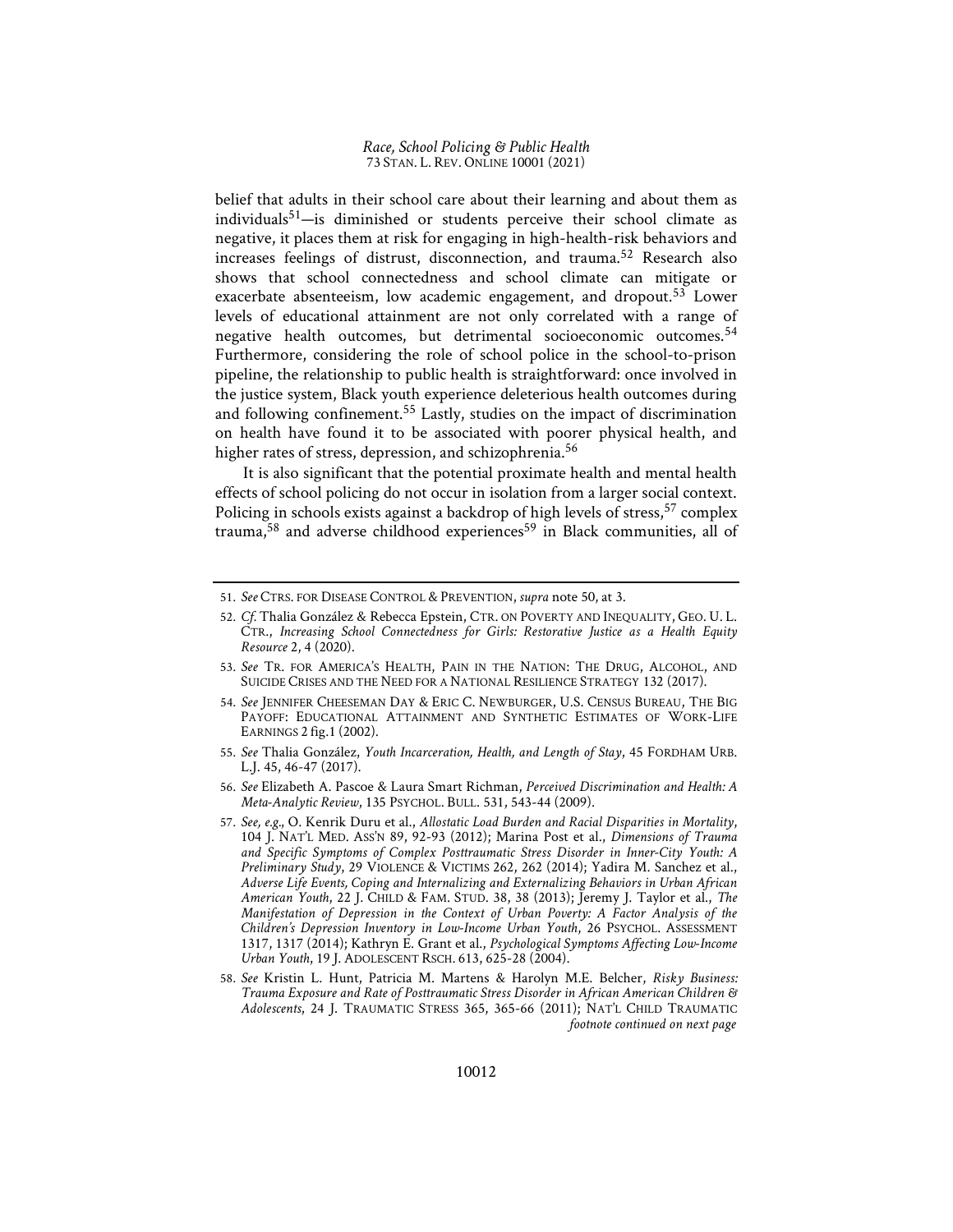which can negatively impact health and mental health. And for students who are exposed to high rates of community violence, such experiences can amplify the cumulative negative influences of early life adversity on their physical and mental health in adulthood.60 As a result, the public health consequences of school policing can compound and exacerbate preexisting health disparities for individuals and communities. This may be particularly acute for Black students whose community-based experiences with policing (including trauma, stress, racism, and the like) could act as a dose–response relationship or effect. Simply put, the higher levels of exposure to police that a Black student experiences (inside and outside school) may increase their probability of negative health and mental health outcomes.

A public health approach to school policing offers a number of benefits. It focuses on socio-ecological drivers of disparities,  $61$  supports interventions at

STRESS NETWORK, COMPLEX TRAUMA: IN URBAN AFRICAN-AMERICAN CHILDREN, YOUTH, AND FAMILIES 2 (2017).

<sup>59</sup>. See Nadine J. Burke et al., The Impact of Adverse Childhood Experiences on an Urban Pediatric Population, 35 CHILD ABUSE & NEGLECT 408, 411 (2011). See generally Roy Wade Jr. et al., Adverse Childhood Experiences of Low-Income Urban Youth, PEDIATRICS, July 2014, at e13, e13-e14 (2014) (qualitative study of childhood adversity, trauma and stress of adults from low-income Philadelphia neighborhoods and the potential significance of a broader understanding of stress and trauma in childhood that can predispose children to poor health outcomes as adults); INST. FOR SAFE FAMILIES, FINDINGS FROM THE PHILADELPHIA URBAN ACE SURVEY 24-25, B-2 to B-3 (2013) (ACE study conducted in an ethnically diverse and lower-income community that confirmed dose response relationship between poor health outcomes and ACEs and identified new urban ACE indicators).

<sup>60</sup>. See Vincent J. Felitti et al., Relationship of Childhood Abuse and Household Dysfunction to Many of the Leading Causes of Death in Adults: The Adverse Childhood Experiences (ACE) Study, 14 AM. J. PREVENTATIVE MED. 245, 251 (1998) (finding that the impact of adverse childhood events on health can be "strong and cumulative"); Eunju Lee, Heather Larkin & Nina Esaki, Exposure to Community Violence as a New Adverse Childhood Experience Category: Promising Results and Future Considerations, 98 FAMILIES SOC'Y: J. CONTEMP. SOC. SERVS. 69, 69, 74 (2017) (finding that community violence can adversely impact children's health); Anita Jones Thomas et al., African-American Youth and Exposure to Community Violence: Supporting Change from the Inside, 4 J. SOC. ACTION COUNSELING & PSYCH. 54, 54 (2012) (same); Raja Staggers-Hakim, The Nation's Unprotected Children and the Ghost of Mike Brown, or The Impact of National Police Killings on the Health and Social Development of African American Boys, 26 J. HUM. BEHAV. SOC. ENV'T 390, 390-91 (2016) (finding that violence can adversely impact health outcomes); Julia Burdick-Will, Neighborhood Violence, Peer Effects, and Academic Achievement in Chicago, 91 SOC. EDUC. 205, 219 (2018) (finding that community violence can impact children's educational attainment, one of the social determinants of health).

<sup>61</sup>. See CTRS. FOR DISEASE CONTROL & PREVENTION, THE SOCIAL–ECOLOGICAL MODEL: A FRAMEWORK FOR PREVENTION (Jan. 28, 2020), https://perma.cc/FV27-28LT; Yearby, supra note 30, at 524.